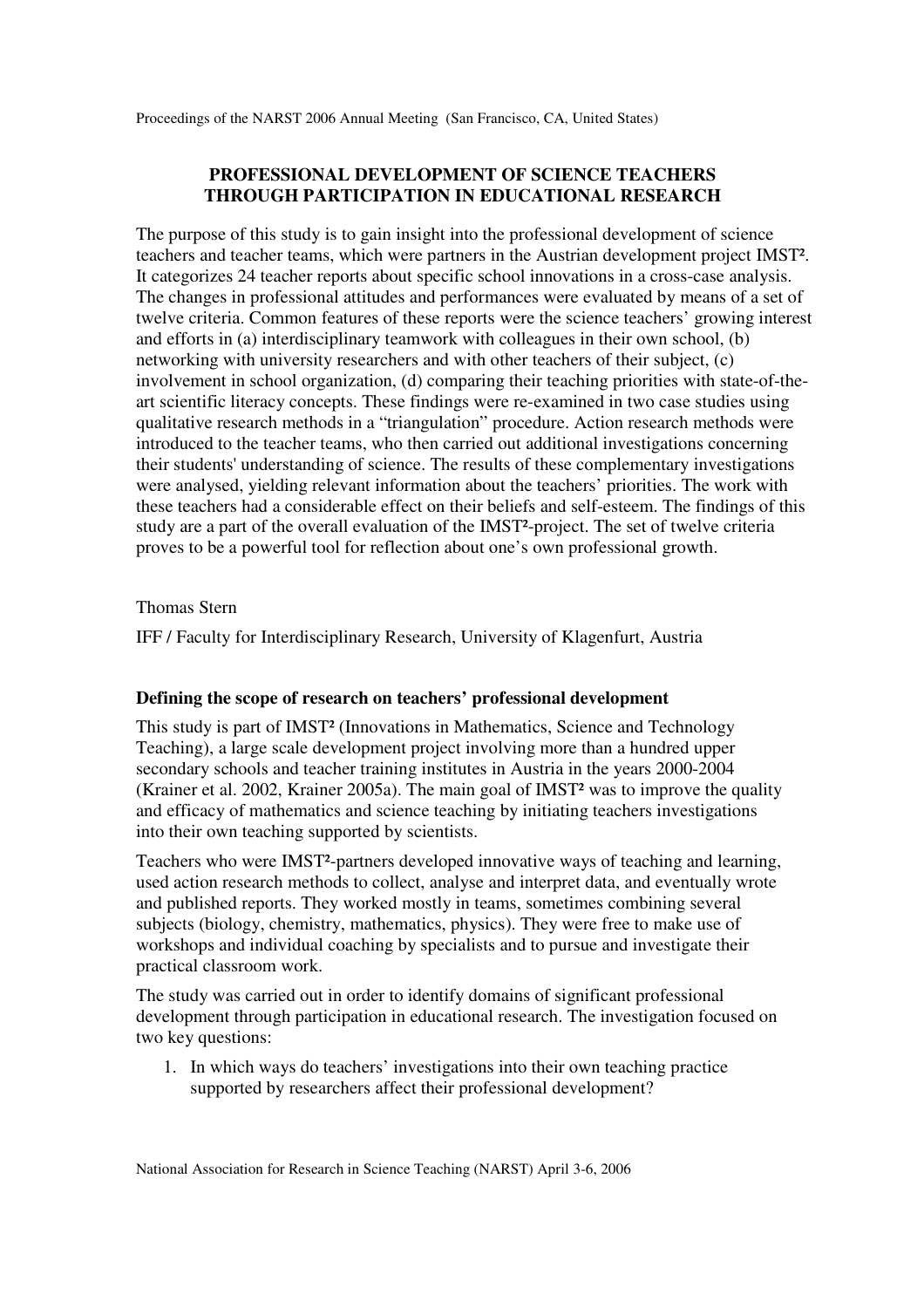2. Which set of criteria offers a profound description of the professional development of science teachers?

The answers to both questions were expected to supply data for the evaluation of the IMST²-project and information for the design of IMST3 (Krainer 2005b) as a nationwide support system for schools cooperating with each other and with universities in local and regional networks.

## **Combining constructivism and systems theory with action research**

Professional development is understood as a continuous extension of competencies through systematic self-study (Stenhouse 1974). It is the capacity to learn and draw consequences from experience and thus balance the complementary dimensions of action and reflection as well as autonomy and networking (Altrichter & Krainer 1996). A main indicator for the success of IMST² is that teachers extend their pedagogical content knowledge as well as their methodological skills in evaluating their teaching, in collaborating with colleagues and in reflecting about educational goals. The central hypothesis of the study is that the importance of reflection and networking is steadily growing in modern school systems (Krainer et al. 2002). A consistent set of criteria for professional development must therefore contain a great variety of aspects of reflection and networking.

In order to describe and analyse a complex intervention into the educational system and its effects on students, teachers, the school setting and on the external research partners, the following theoretical approaches are used:

- Systems theory (focus on interrelations between individual growth, team processes and organizational frameworks; on individuals, teams, schools etc. as "learning systems")
- Action research (teachers as "reflective practitioners": learning from experience; sharing knowledge; taking responsibility; empowering students)
- Constructivist theories about cognition (subjective patterns of knowledge and understanding, learning as a social activity).

## **Research design and procedure**

In the first part of this study 24 science teacher reports written for the IMST<sup>2</sup>-project in the years 2002/03 and 2003/04 about specific innovations in different school environments were analysed in order to gain insight into teachers' professional growth. The features of major changes in teacher performance and attitudes described in these reports were categorized according to the four dimensions action and reflection, autonomy and networking mentioned above. Then these features were clustered and subcategories were established. The temporary result of this procedure was discussed in a workshop of the research team, which finally agreed upon twelve criteria for professional development: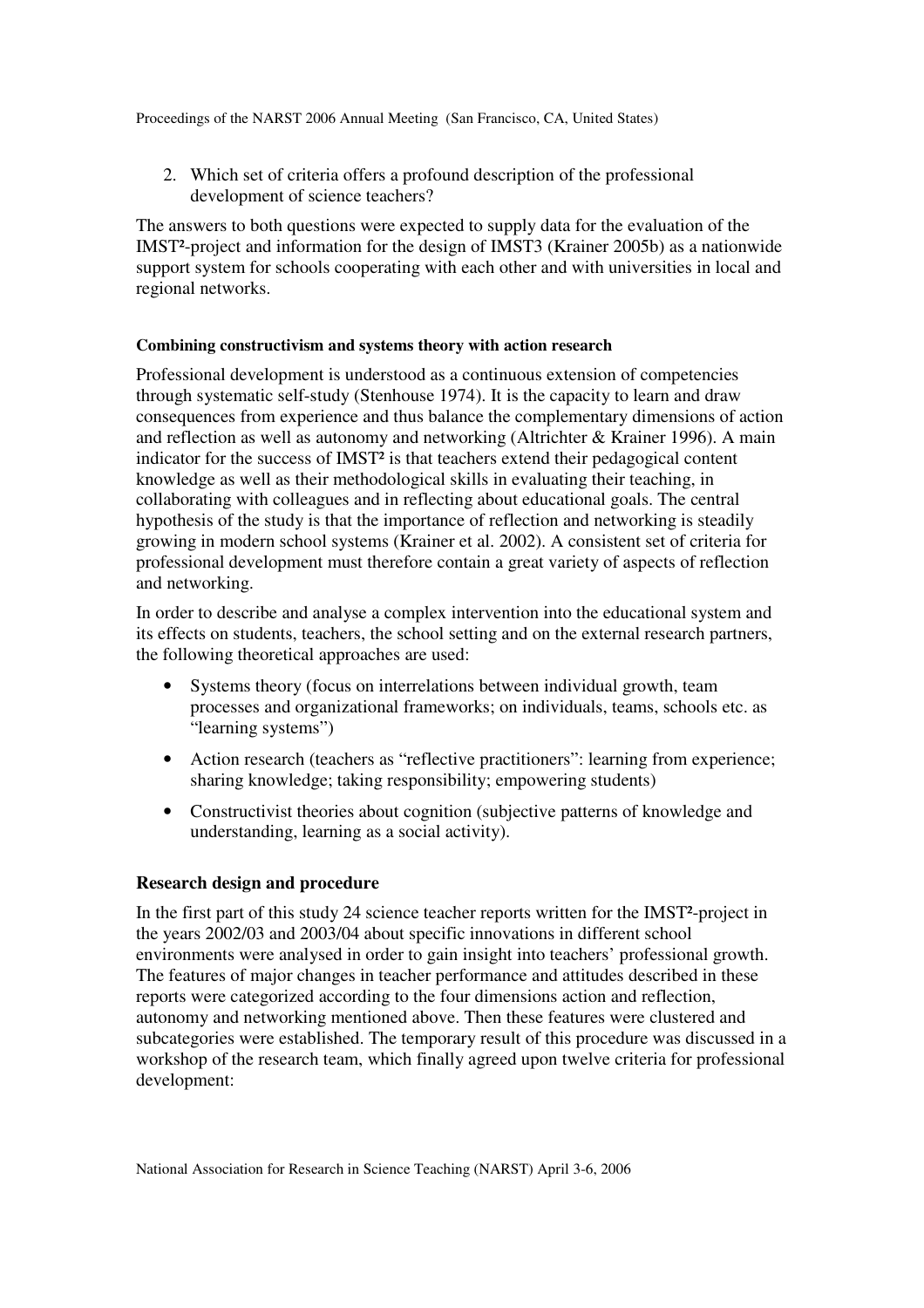# ACTION AND AUTONOMY Innovative teaching and learning methods (learning environments, heterogeneity) Knowledge of current developments in science and science education Provision of adequate learning conditions (resources, atmosphere) Appreciation of students' perspectives

| <b>REFLECTION</b>                                                                                       | <b>NETWORKING</b><br><b>Teamwork within school</b>           |
|---------------------------------------------------------------------------------------------------------|--------------------------------------------------------------|
| Evaluation of the effects of the teacher's actions<br><b>Consciousness of increases in competencies</b> | Cooperation with people from other institutions              |
| <b>Rethinking of attitudes and beliefs</b><br>Critical ideas about math. & scientific literacy          | <b>Organizational development</b><br><b>Public relations</b> |

The original set of criteria was a tentative answer to the second key question and was slightly modified in the course of the study. It was used to specify the domains in which the most frequent and most striking improvements in attitudes and performance were found. On the other hand the criteria were used in IMST²-related workshops as reflective tools for teachers who were interested in self-diagnosing their strengths and weaknesses as professionals and defining goals for their in-service education.

In the second part of the study these findings were re-examined in detailed case studies. Two teacher teams were selected by chance, and their individual progress was studied by qualitative research methods using a "triangulation" procedure, i.e. classroom observation, student questionnaires und teacher interviews. Data from three perspectives were thus made available, which could be weighed against each other in order to gain a comprehensive and differentiated view (e.g. about student interest, participation and understanding). The results were not only used to validate the prior findings, but also to give the two teacher teams specific feedback. The two teams were further included in the research process by introducing them to action research methods so that they could acquire additional data on their own. These were compared to the findings of the case studies, yielding additional information about the teachers' subjective priorities, but also about aspects they ignored, but which turned out to be important for their students.

The micro scale investigations (about two teacher teams in two classrooms) supported the validity of the findings on the macro level (IMST²-project with more than a hundred teachers and schools). They also contributed to new insights for the teacher teams. For ethical reasons they retained the ownership of all data concerning their work and were finally asked for permission to publish the case studies. They were also given opportunity to use them for their own reports. The quality of these findings was highly dependent on the mutual trust and credibility of the university researchers and the cooperating teachers, based on sharing knowledge and undergoing similar procedures of reflection and critical self-assessment (Stern & Krainer 2003).

## **Findings**

The cross-case analysis of reports about innovations in their school yielded characteristic features of the professional development of every teacher team. All of them could easily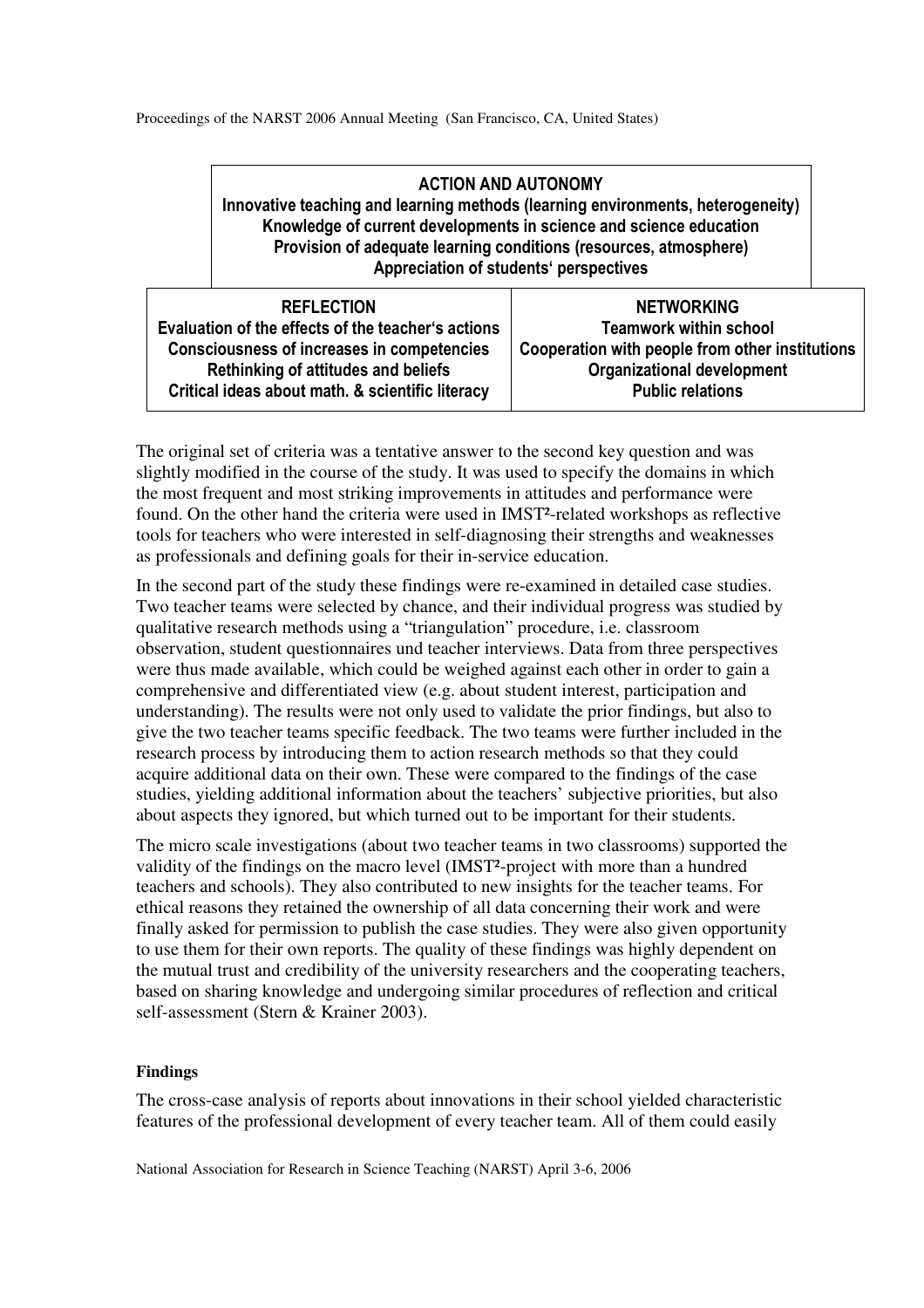be related to one of twelve criteria. The most common features of all 24 reports were the science teachers' growing interest and efforts in

- a. interdisciplinary teamwork with colleagues in their own school,
- b. networking with university researchers and with teachers of their subject in other schools,
- c. involvement with school organization in order to improve working conditions,
- d. comparing their teaching priorities with state-of-the-art scientific literacy concepts (e.g. OECD's PISA 2004).

In 80% of their reports the teachers documented significant gains in expanding their competencies in at least two of these domains. A closer look at two teacher teams added additional data about their exemplary accomplishments (Stern 2002f).

The first case study explored and assessed the changes in the classroom routines and attitudes of a team of four teachers. Their teaching project was about measurement in mathematics, geography and physics. Their most conspicuous progress was the growing awareness of important learning goals like understanding interrelations between different subject domains (d. scientific literacy), and secondly that to their surprise they began to enjoy and appreciate the extra work hours while planning together and learning from each other (a. teamwork).

A second case study investigated the progress made by two young female teachers, one for physics and the other for chemistry. They let their students perform experiments about electricity instead of making them watch the usual demonstrations in the laboratory. They expected a great improvement in their students' learning achievements, but the test results were disappointing as usual. On the other hand the interviews of the teachers showed amazing changes in other fields: the appreciation of sharing subject-specific knowledge by preparing experiments together (a. teamwork), and the growing selfesteem after intense discussions about learning goals and teaching priorities (b. collaboration with researchers).

These data coincided with the prior findings of the analysis of the two teacher reports, but yielded plenty of extra information which proved valuable for the teachers' planning.

As presumed in the central hypothesis, the findings showed a shift towards reflection and networking in most teachers' innovative activities. The set of criteria for professional development offers a differentiated and complex picture. The study answers the first key question by identifying four domains in which teachers are challenged to expand their competencies. But at the same time it shows that outside support is vital for success – especially by incentives for teacher investigations that are most effective in promoting educational change (Fullan 1999).

What the study leaves unanswered are methodological questions about the legitimacy of the action research approach, which does not deny its character as a serious intervention into the system it analyses, but tries to keep record of possible side effects and to reflect carefully on its repercussions. Another unsolved problem is how to raise the quality of many teachers' reports, which are not always driven by the desire to gain insight, but rather to account for what was achieved.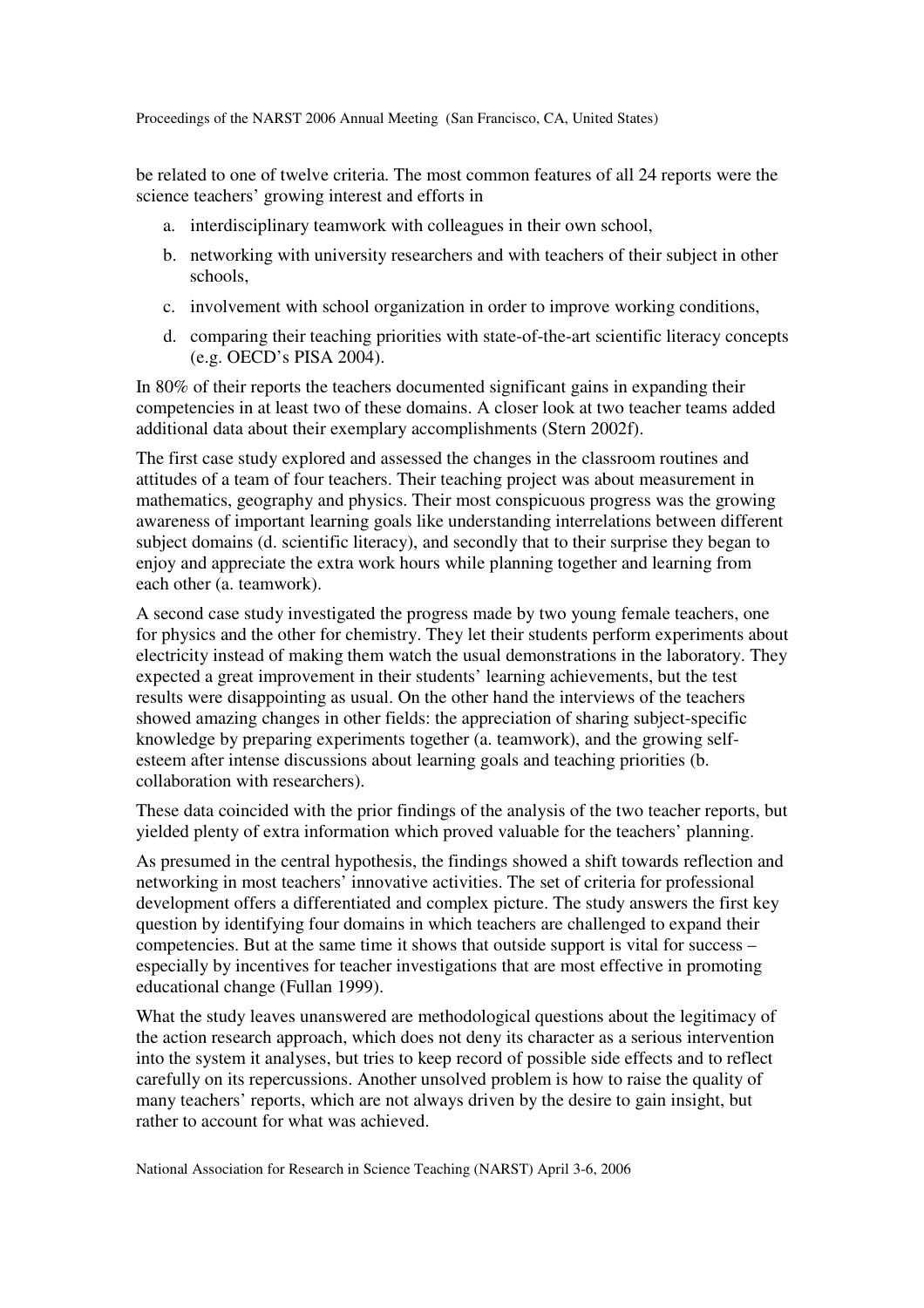#### **An outline of future research**

In December 2005 another investigation of teachers' professional development was launched within the context of the enlarged IMST project. IMST3 replaces IMST² since 2004. It is an even more ambitious grand scale and long term project in Austria and connected to the EU-program "Education and Training 2010". IMST3 (see e.g. Krainer 2005b) aims at providing an overall support system for schools by establishing national centres for mathematics and science education at university institutes, creating regional school networks, train coordinators and stimulate closer collaboration between teachers of every school. One of seven suggested measures is the creation of the "MNI fund" (fund for mathematics, natural and information sciences). It offers financial support and counselling for school-based research & development projects, which numbered 130 in the beginning and 160 in the second year 2005/06. The professional development of cooperating teacher teams is regarded as a key indicator for the success of the project.

In a qualitative study three school-based projects were chosen for a comparative analysis using the results of the previous case studies, viz. the set of 12 criteria. The recent study has three goals, namely carrying out and comparing three more case studies of good practice, building partnerships between university researchers and teachers, and contributing to the evaluation of IMST3. Several features of the new study go well beyond the scope of the former ones:

- More elaborate instruments for inquiry were developed and are being used. Two interviews are carried out with the teachers at the beginning and at the end of their project. It is expected that they yield information about possible changes in teachers' beliefs about learning processes, professional attitudes and patterns of classroom interaction. A questionnaire is applied to students participating in the innovative teaching projects. We are also interviewing students, some teacher colleagues ("critical friends") and the headmaster in order to corroborate and validate the findings.
- The concept of "tension fields" (Krainer, Posch & Stern 2004) is used as an addition to the criteria for professional development, both for analysis of data and for reflection about processes. While criteria are often understood as liabilities or principles that ought to be followed, tension fields are pairs of conflicting claims, and a professional has to decide which one is important in a specific situation. Examples are "learning from experience" vs. "participating in in-service teachers training"; or "acting independently" vs. "coordinating teamwork". Both are necessary, none should be neglected. If one is dominating the other, good reasons should be given. Reflecting along the lines of this set of 12 "tension fields" promises to be a useful instrument for teachers who wish to reflect systematically about the successes and shortcomings of their professional development.
- The action research approach is substantiated by an agreement between the researchers and the teachers concerning the common ownership of the data, the modes of collaboration when developing questionnaires or interview guidelines, and the validation of the study outcomes. Furthermore, the students are partners in the investigation, the collection of their statements concerning their views of